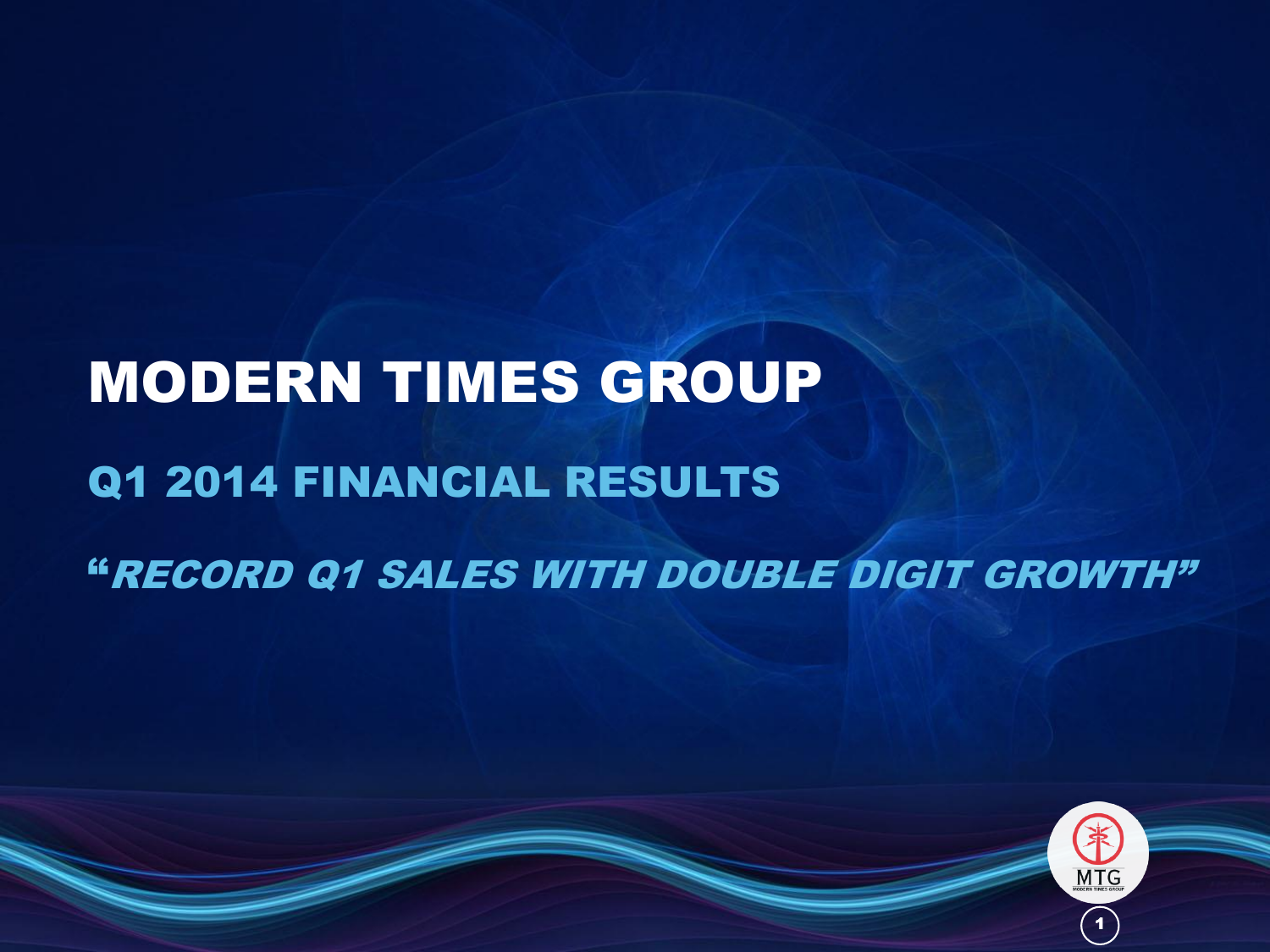## Q1 2014 – HIGHLIGHTS

- Sales up 13% at constant FX & 5% on an organic basis
- Organic growth in FTV Scandi and PTV Nordic accelerated by Olympics coverage in Sweden
- Double digit organic growth in PTV EM & content production businesses
- FTV EM double digit growth in Baltics, Bulgaria and Ghana not fully offsetting lower sales in Czech Rep.
- Merger of Viaplay and MTGx to create leading digital entertainment powerhouse
- Y-o-Y profit growth in PTV Nordic for the first time in 2 years. Overall profitability impacted by seasonality, Olympics, channel launches and digital investments
- Retain our FY14 expectation for higher operating margin in PTV Nordic but not currently reiterating expectation for higher profits in PTV EM given the significant currency changes seen in the region

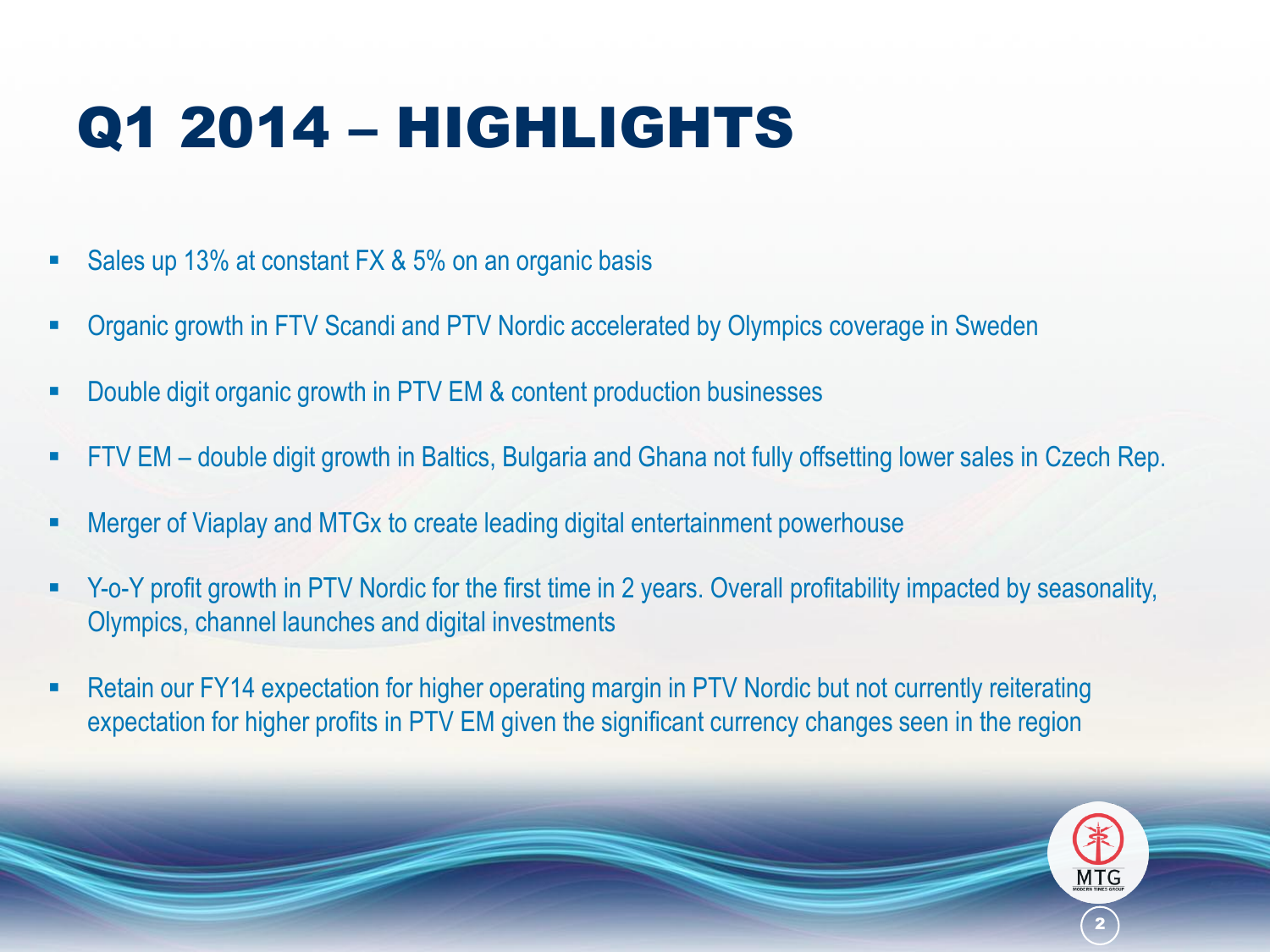### GROUP PERFORMANCE INVESTMENTS DRIVING GROWTH

-2% 0% 2% 4% 6% 8% 10% 12% 14% 16% Q2 2012 Q3 2012 Q4 2012 Q1 2013 Q2 2013 Q3 2013 Q4 2013 Q1 2014 Sales growth at constant fx **-** Organic sales growth



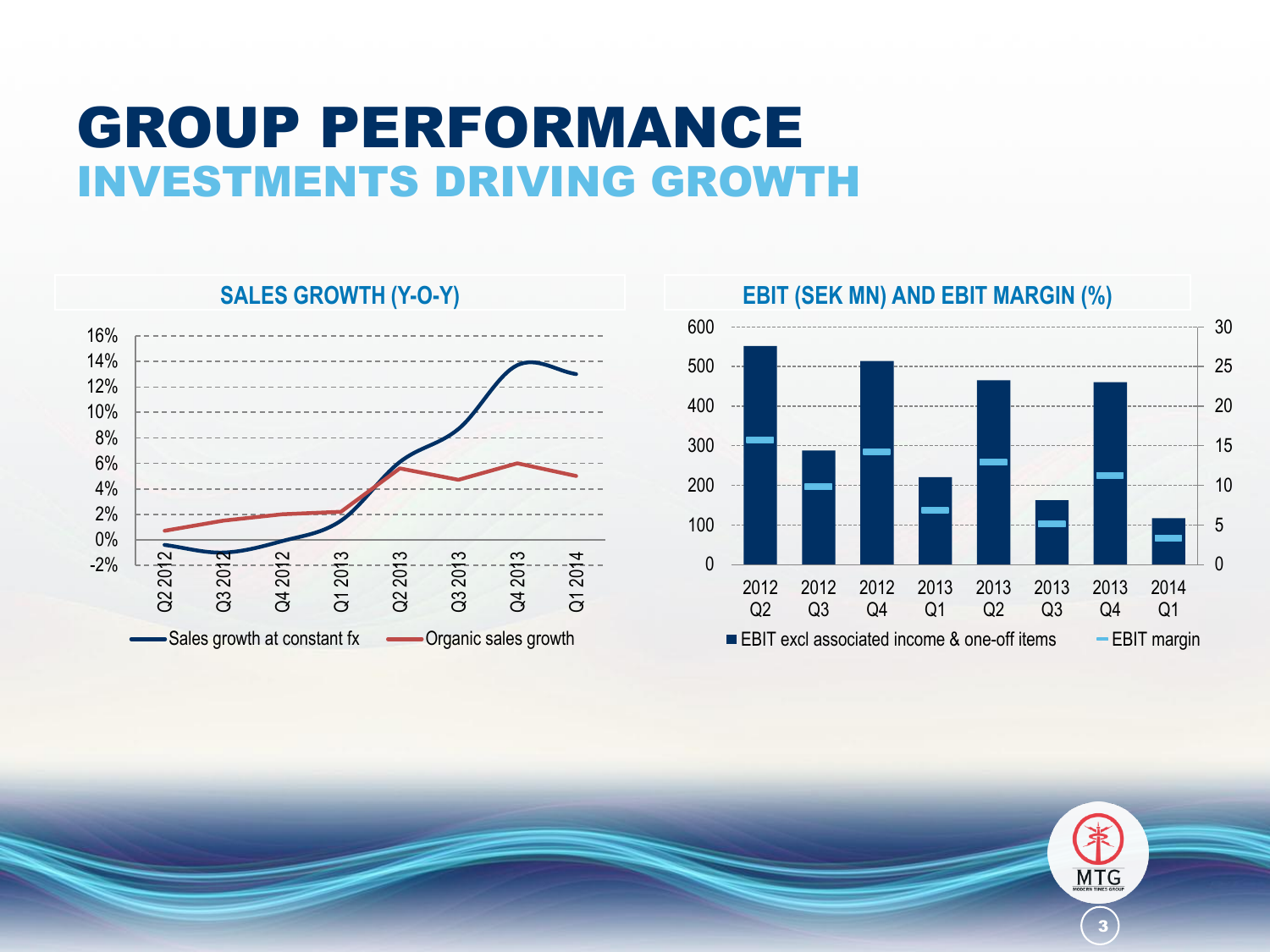### FREE-TV SCANDINAVIA THE OLYMPIC QUARTER

#### Sales up 4% at constant FX

- Growth for 3rd consecutive quarter
- Swedish & Norwegian TV ad markets estimated to have grown, while the Danish market is estimated to have declined

#### Audience share gains in Sweden and Denmark

- **Denmark highest Q1 CSOV level since 2000**
- Sweden highest CSOV in over 2 decades boosted by the Olympics
- **Norway down due to the Olympics shown on a rival network**

#### Margin impacted by the Olympics

 OpEx up 9% at constant FX – following programme investments, in particular related to coverage in Sweden of Winter Olympics and the launch of TV6 in Norway

| 28% of Group sales      | 2014    | 2013    |
|-------------------------|---------|---------|
|                         | Jan-Mar | Jan-Mar |
| Sales (SEKm)            | 1,034   | 993     |
| Growth (at constant FX) | 4%      | $-1%$   |
| EBIT (SEKm)             | 92      | 127     |
| <b>EBIT</b> margin      | 8.9%    | 12.8%   |
| CSOV (15-49)            |         |         |
| Sweden                  | 39.1%   | 32.4%   |
| Norway                  | 15.3%   | 17.3%   |
| Denmark                 | 25.6%   | 25.4%   |

4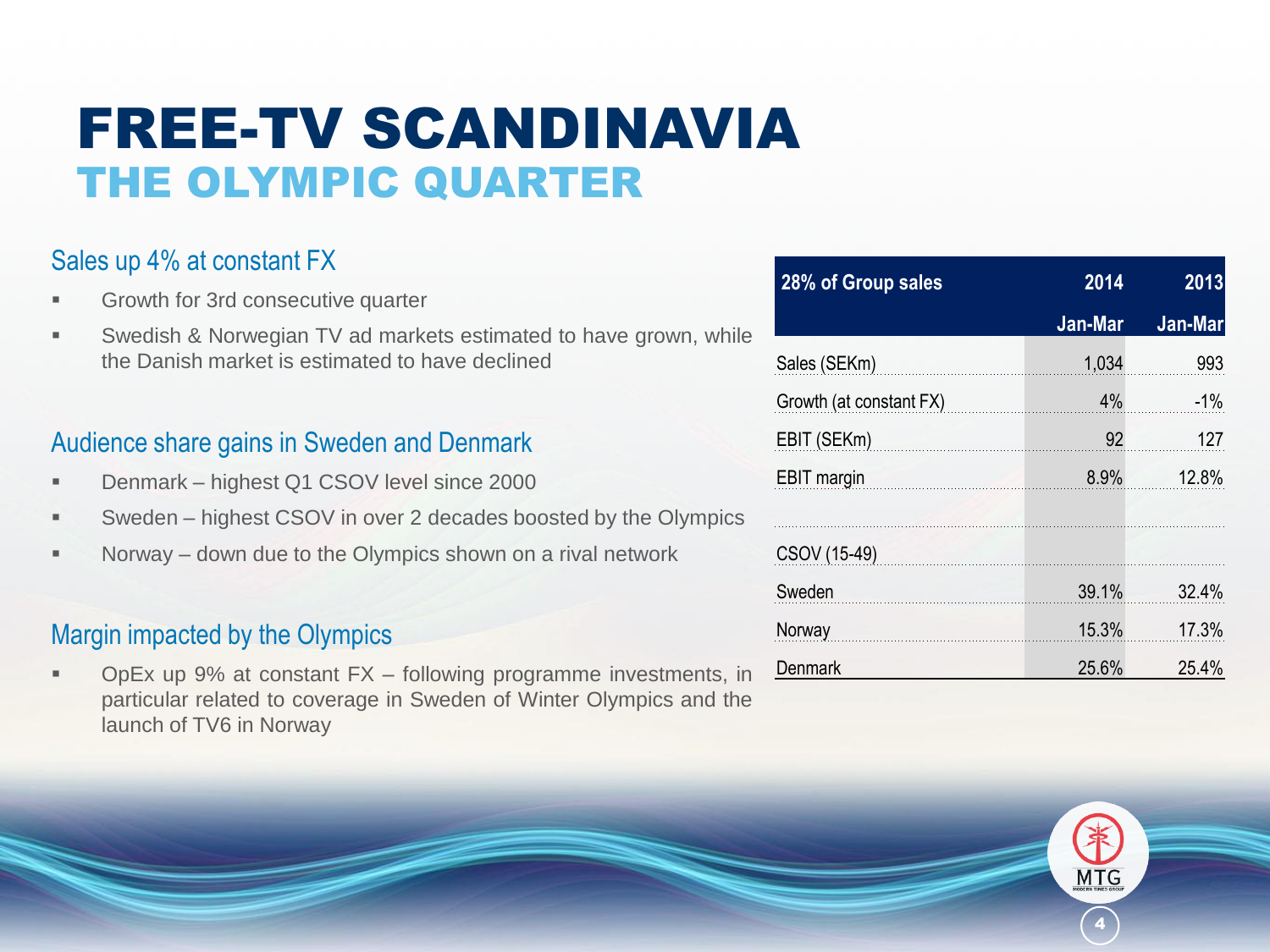### PAY-TV NORDIC ACCELERATED GROWTH

#### Sales up 7% at constant FX

- Primarily driven by continued strong subscriber intake at Viaplay
- The organic growth has accelerated as the acquisition of the Danish TV3 Sports channels have now annualized

#### Continued subscriber growth

- The premium subscriber base incl. Viaplay continued to grow y-o-y and q-o-q and the intake at Viaplay reached a new all-time-high
- Premium satellite ARPU continued to rise following price increases

#### Profits up and margin within the expected range

- OpEx increased primarily due to MTG's coverage in Sweden of the Winter Olympics and continued expansion of Viaplay
- Profits up y-o-y for the first time in 2 years. Continue to expect higher EBIT margin for FY14

| 38% of Group sales           | 2014    | 2013    |
|------------------------------|---------|---------|
|                              | Jan-Mar | Jan-Mar |
| Sales (SEKm)                 | 1,404   | 1,310   |
| Growth (at constant FX)      | 7%      | 4%      |
| EBIT (SEKm)                  | 155     | 146     |
| <b>EBIT</b> margin           | 11.0%   | 11.1%   |
|                              |         |         |
| Premium subs ('000)          | 978     | 1,003   |
| o/w satellite ('000)         | 553     | 580     |
| o/w third party ('000)       | 425     | 424     |
| Satellite premium ARPU (SEK) | 5,044   | 4,955   |

5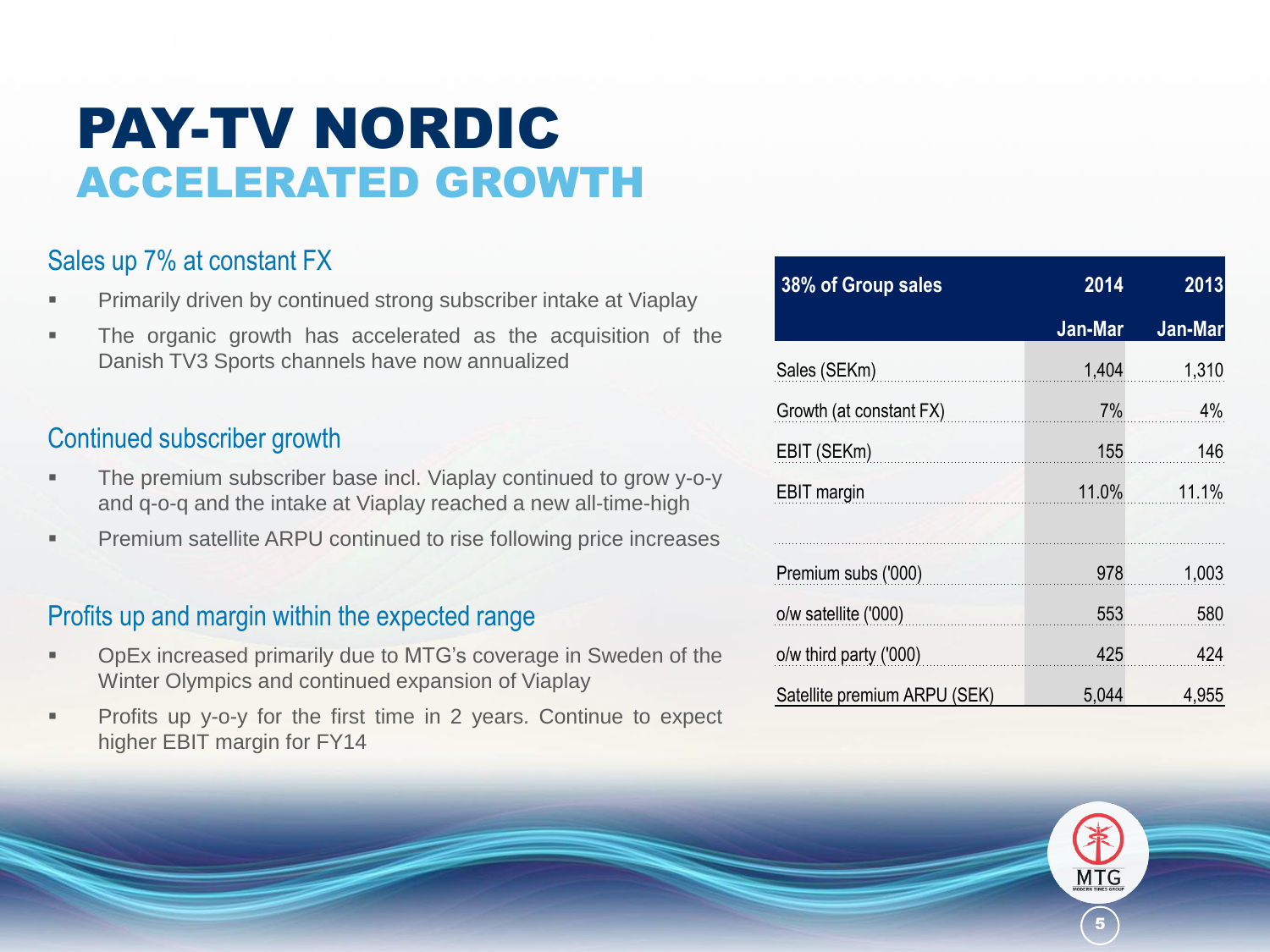### FREE-TV EMERGING MARKETS CONTINUED INVESTMENTS

#### Slightly lower sales at constant FX

- Double digit growth in each of the Baltic markets, Bulgaria and Ghana
- Offset by lower sales in the Czech Republic following the exceptional growth levels in 2013 and aggressive competition

#### Record high audience shares in the Baltics

- Pan-Baltic CSOV reached a new all-time high for Q1
- Bulgarian CSOV down slightly from a high base
- Czech Republic CSOV down, primarily driven by Prima Family

#### EBIT impacted by higher investments

- Material investments including the Baltic coverage of the Winter Olympics and the launch of TV1 in Tanzania
- Profitability also impacted by lower sales in the Czech Republic

| 14% of Group sales      | 2014    | 2013    |
|-------------------------|---------|---------|
|                         | Jan-Mar | Jan-Mar |
| Sales (SEKm)            | 504     | 512     |
| Growth (at constant FX) | $-2\%$  | 25%     |
| EBIT (SEKm)             | $-25$   | 26      |
| <b>EBIT</b> margin      |         | 5.0%    |
|                         |         |         |
| CSOV                    |         |         |
| Pan-Baltic (15-49)      | 48.8%   | 46.8%   |
| Czech Republic (15-54)  | 33.3%   | 37.5%   |
| Bulgaria (18-49)        | 33.8%   | 34.0%   |

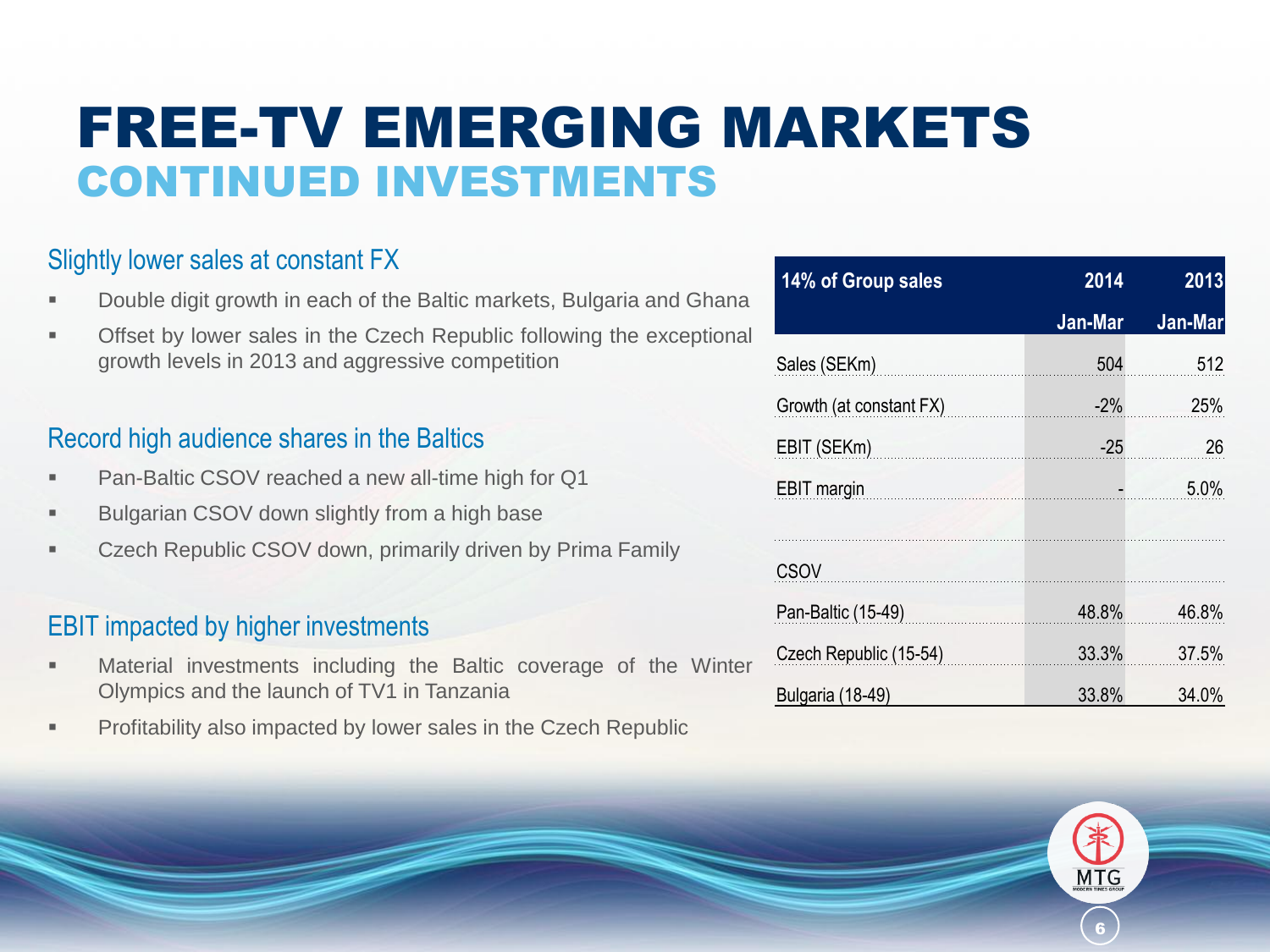### PAY-TV EMERGING MARKETS CONTINUED GOOD PERFORMANCE

#### Sales up 10% at constant FX

 Driven by wholesale subscription in general, and the Russian market in particular

#### Continued strong subscription growth

- Added almost 10m mini-pay subscriptions y-o-y and almost 3m q-o-q
- The satellite pay-TV subscriber base declined 27k q-o-q due in particular to the ongoing Raduga license uncertainty

#### Change in FY14 expectations due to the geopolitical situation

- Not in a position to reiterate expectation for higher profitability in FY14 at this stage, primarily due to substantial currency fluctuations
- **Remain committed to the region and continue to see substantial** market opportunity

| 7% of Group sales                                                                  | 2014    | 2013    |
|------------------------------------------------------------------------------------|---------|---------|
|                                                                                    | Jan-Mar | Jan-Mar |
| Sales (SEKm)                                                                       | 266     | 245     |
| Growth (at constant FX)                                                            | $10\%$  | 10%     |
| EBIT (SEKm)                                                                        | 22      | $-1$    |
| <b>EBIT</b> margin<br>the property of the control of the control of the control of | 8.2%    |         |
|                                                                                    |         |         |
| Subscribers / subscriptions ('000)                                                 |         |         |
| Satellite                                                                          | 554     | 578     |
| Mini-pay wholesale                                                                 | 94,837  | 85,153  |

7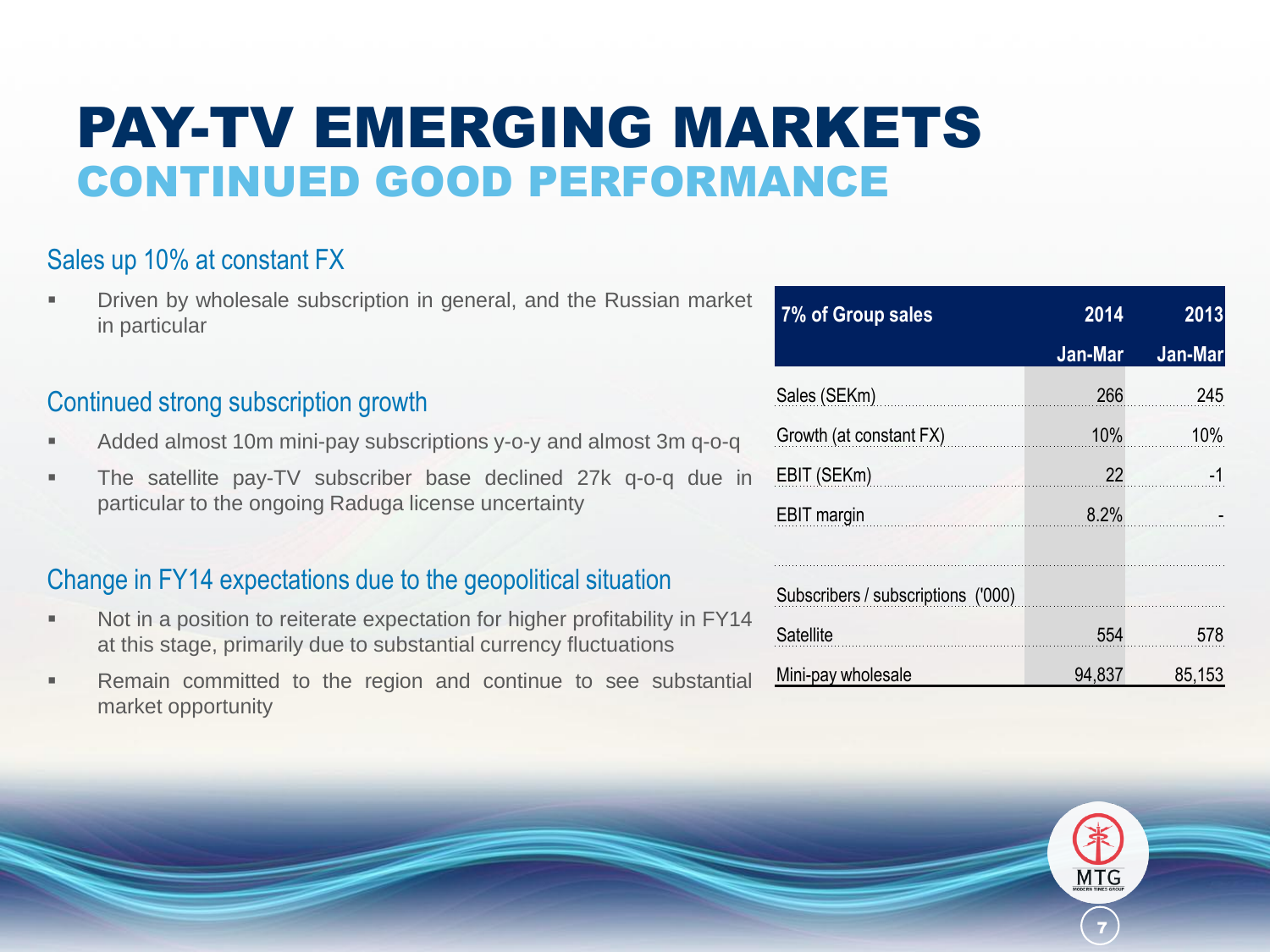### NICE, MTGX, RADIO CONTENT PRODUCTION DRIVES GROWTH

#### Organic + acquisition led growth

- Consolidation of Nice, DRG and Novemberfilm in H2 2013
- 6% organic sales growth driven by double-digit growth within content production
- Sales for the combined radio businesses were down

#### Profitability pressured by seasonality and investments

- Continued investments in MTGx
- Profits also impacted by the seasonality of the content production businesses which have become much bigger following acquisitions

#### MTGx continues to develop according to plan

- A new AVOD platform rolled out during the quarter in seven markets
- Launched a new dedicated Olympics website, new mobile app, relaunch of the Viasatsport.se site etc.

| 13% of Group sales      | 2014    | 2013    |
|-------------------------|---------|---------|
|                         | Jan-Mar | Jan-Mar |
| Sales (SEKm)            | 483     | 242     |
| Growth (at constant FX) | 105%    | $-41%$  |
| Growth (organic)        | 6%      | $-19%$  |
|                         |         |         |
| EBIT (SEKm)             | -64     | -17     |
| <b>EBIT</b> margin      |         |         |

8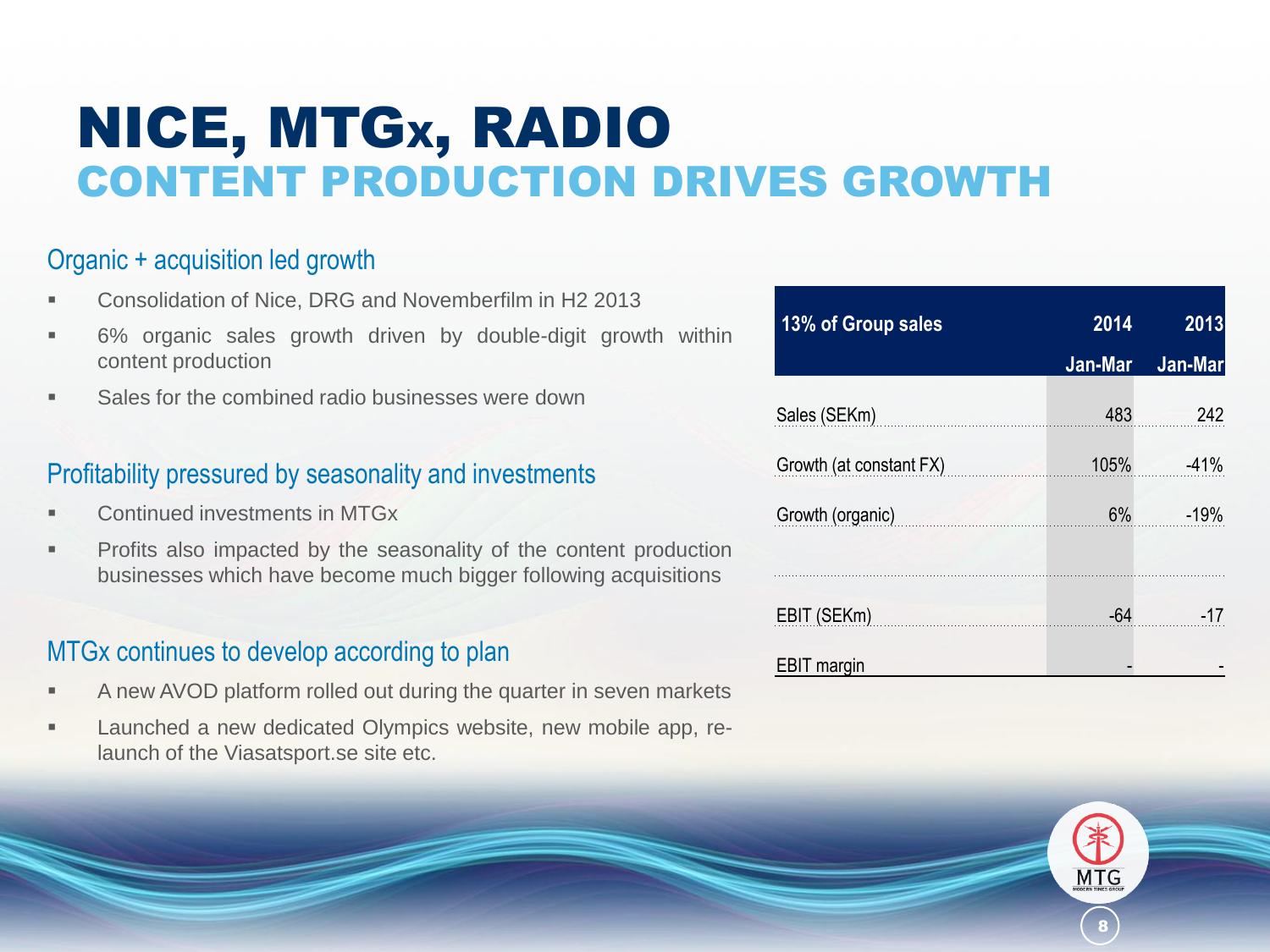### INCOME STATEMENT INVESTMENTS DELIVER GROWTH

#### Sales up 13% at constant FX

- 5% organic growth
- Acquisitions add  $\sim$  7 percentage points of growth

#### 3% EBIT margin (excl. associates)

- OpEx up 17% at constant FX & 9% organically
- **Investments in the Winter Olympics, launch of new channels** (Norway and Tanzania) and MTGx
- Total EBIT includes SEK 74m (0) participation in USD 29.9m of non-recurring charges incurred by CTC Media in Q4 2013

#### Effective tax rate of 39% for the quarter

Expect FY14 rate to be in 25-30% range

| Q1 in brief                     | 2014            | 2013  |
|---------------------------------|-----------------|-------|
|                                 | Jan-Mar Jan-Mar |       |
| Sales (SEKm)                    | 3,597           | 3,209 |
| Sales growth (at constant FX)   | 13%             | $1\%$ |
| Organic growth (at constant FX) | 5%              | 2%    |
| <b>EBIT</b> excl. associates    | 118             | 221   |
| Margin excl. associates         | 3.3%            | 6.9%  |
| Total EBIT                      | 301             | 454   |

9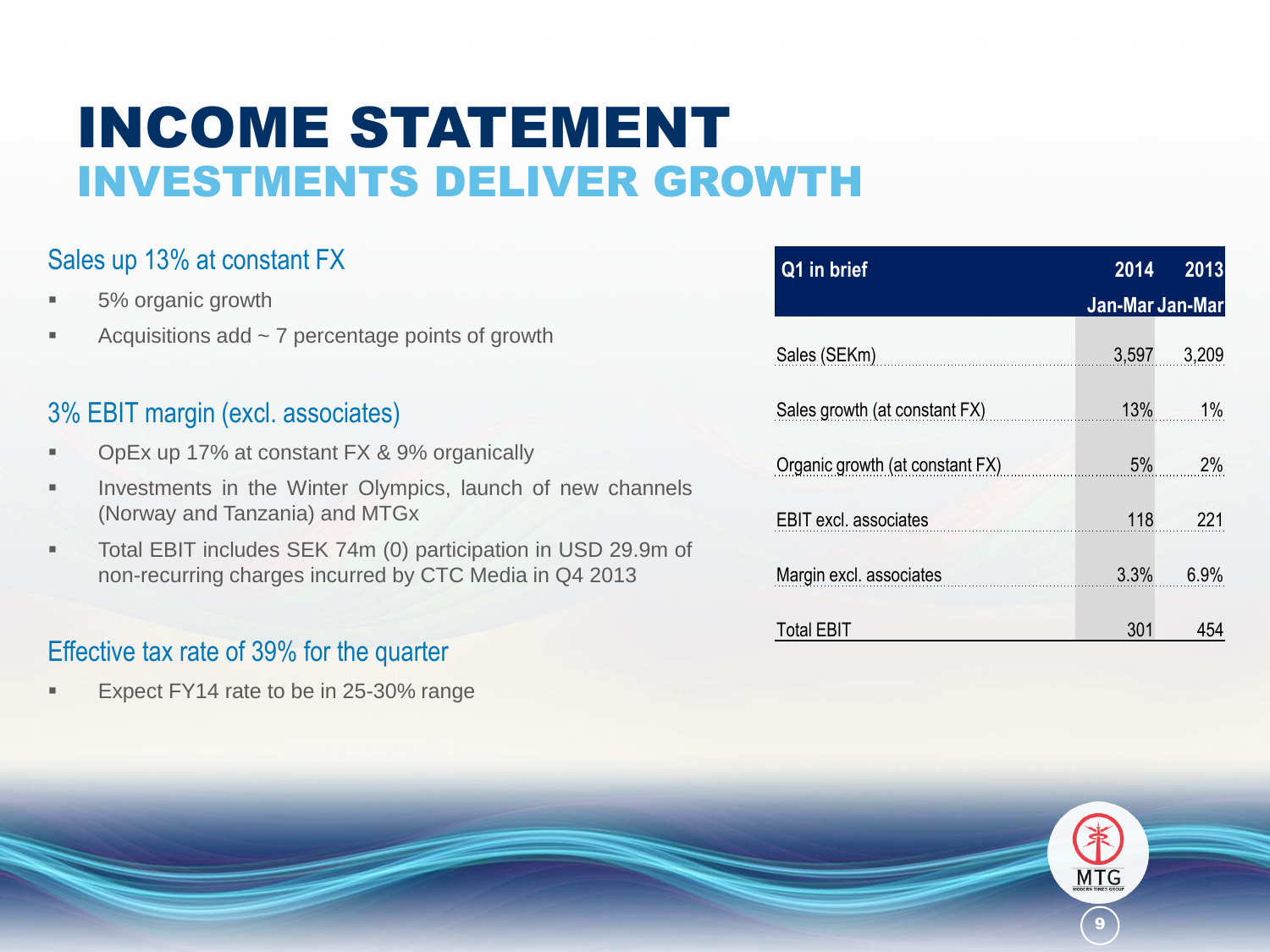### CASH FLOW HIGH CASH CONVERSION LEVELS

#### Healthy cash flow generation

- 76% of earnings converted into operating cash flow
- **SEK 68m cash dividend payments received from CTCM**

#### Strong financial position

- **Net debt to trailing twelve month EBITDA ratio of just 0.4x**
- **SEK 6.3bn of available liquid funds**
- SEK 3.6bn market value of CTC stake as at end of period with a book value of SEK 2.0bn

#### Board proposes annual cash dividend of SEK 10.50

- Record pay-out ratio of 56% excl. non-recurring items
- Continuing to balance investments in future growth with shareholder returns

| (SEKm)                                 | 2014  | 2013            |
|----------------------------------------|-------|-----------------|
|                                        |       | Jan-Mar Jan-Mar |
| <b>Cash flow from operations</b>       | 195   | 269             |
| Changes in working capital             | -99   | $-190$          |
| Net cash flow from operations          | 95    | 79              |
| Cash flow used in investing activities | $-64$ | -47             |
| Cash flow used in financing activities | $-29$ | $-220$          |
| Net change in cash & cash equivalents  |       | -188            |

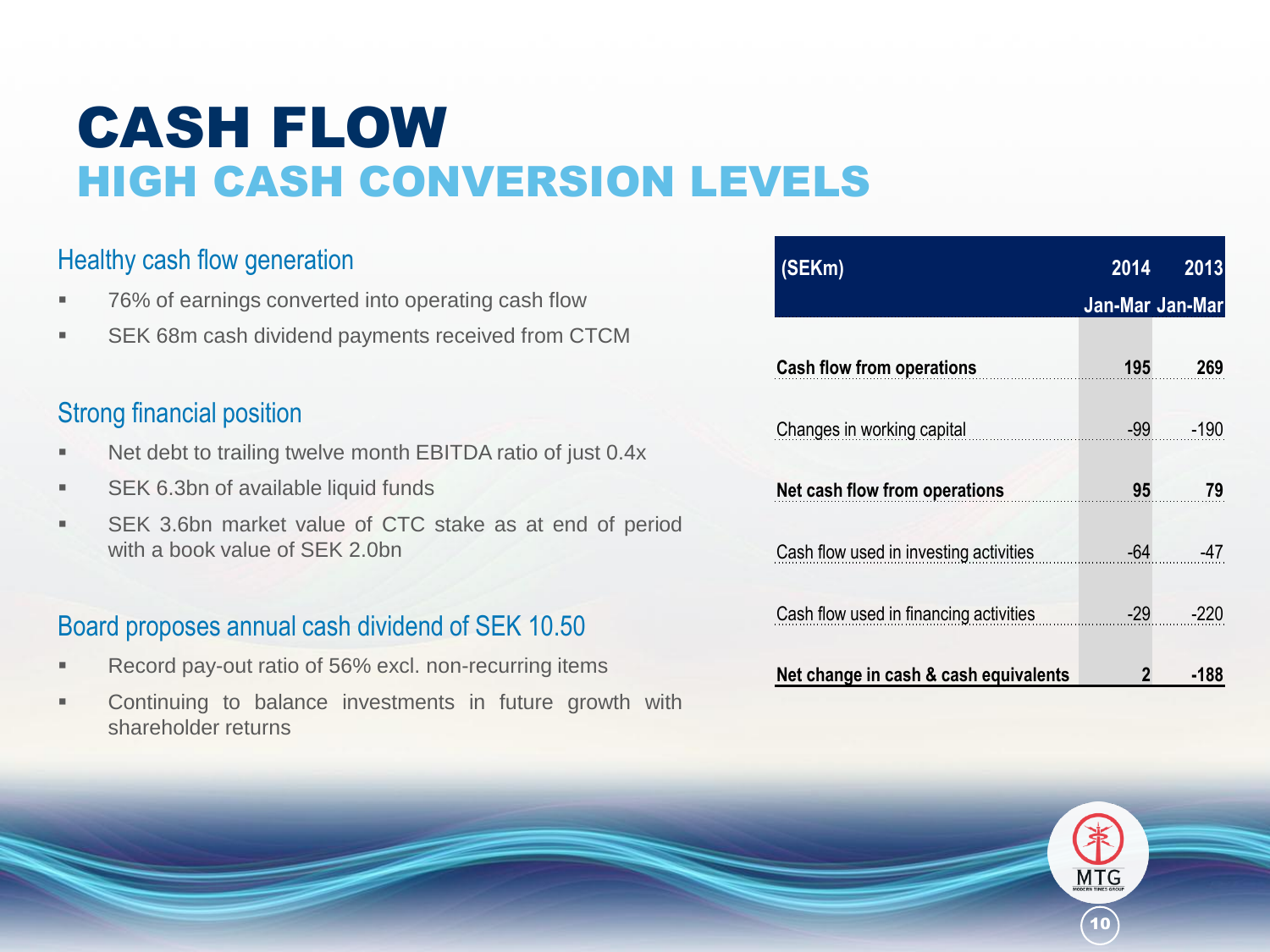## Q1 2014 – HIGHLIGHTS

- Sales up 13% at constant FX & 5% on an organic basis
- Organic growth in FTV Scandi and PTV Nordic accelerated by Olympics coverage in Sweden
- Double digit organic growth in PTV EM & content production businesses
- FTV EM double digit growth in Baltics, Bulgaria and Ghana not fully offsetting lower sales in Czech Rep.
- Merger of Viaplay and MTGx to create leading digital entertainment powerhouse
- Y-o-Y profit growth in PTV Nordic for the first time in 2 years. Overall profitability impacted by seasonality, Olympics, channel launches and digital investments
- Retain our FY14 expectation for higher operating margin in PTV Nordic but not currently reiterating expectation for higher profits in PTV EM given the significant currency changes seen in the region